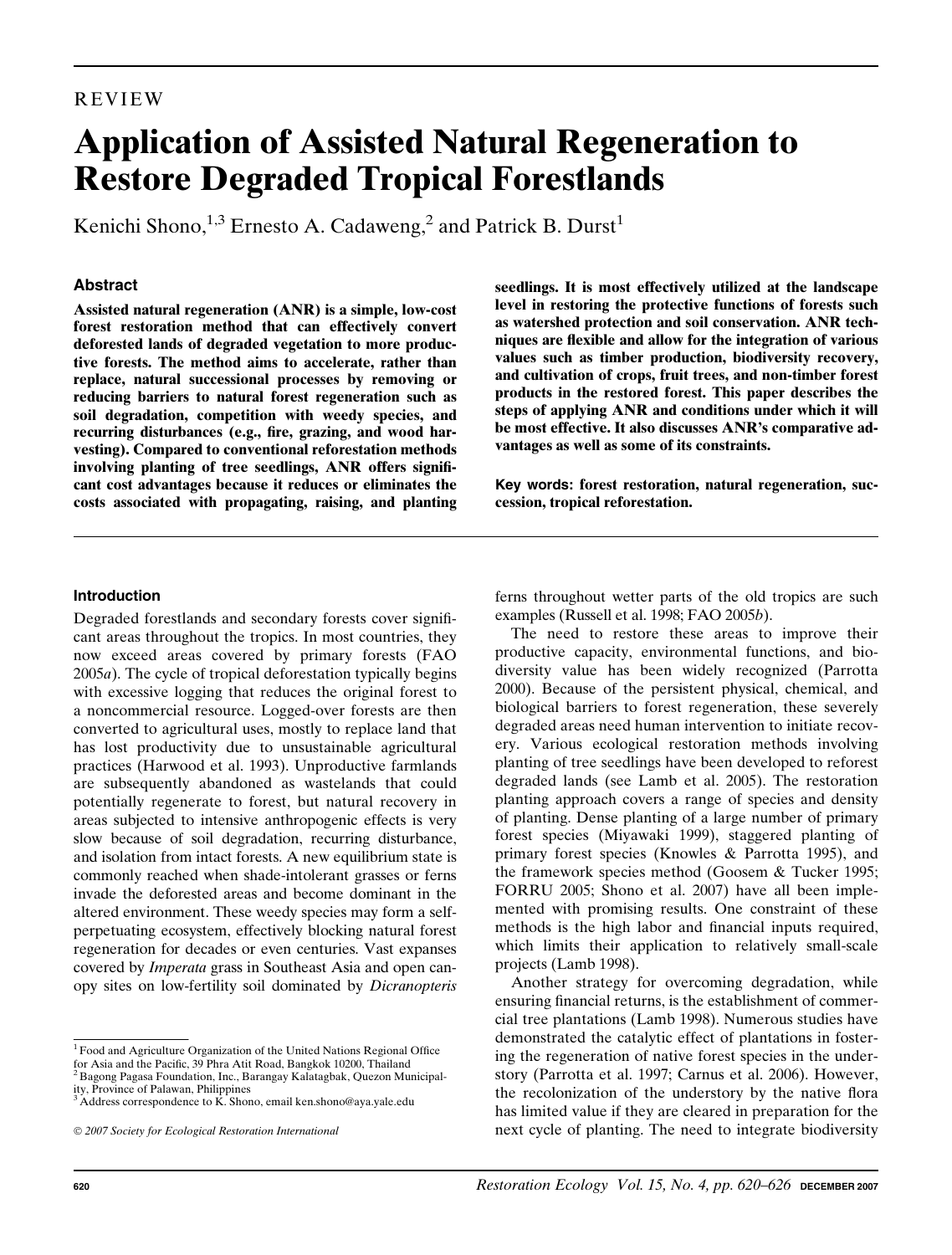conservation in commercial plantations is becoming increasingly important, and plantation trials involving high-value native trees and species mixtures are underway in many countries (FAO 2001; Lamb et al. 2005). However, monocultures of exotic timber species (e.g., Acacia, Eucalyptus, Pinus, Paraserianthes falcataria, and Gmelina arborea) continue to be favored in commercial plantations for their well-known silviculture and productivity (FAO 2001).

The approach of assisted natural regeneration (ANR) aims to strike a balance between high-cost restoration planting to restore biodiversity to small areas and the establishment of commercial plantations over large areas to restore productivity (Table 1). ANR is a simple, inexpensive, and effective technique for converting areas of degraded vegetation to more productive forests (Ganz & Durst 2003). ANR accelerates succession by removing or reducing barriers to natural forest regeneration: weed competition is reduced, disturbances are prevented, unsuitable microclimate is ameliorated by the accelerated growth of naturally established pioneers, and seed dispersal into the site by birds and animals is enhanced by the restoration of forest habitat. ANR offers significant cost advantages because the costs associated with propagating, raising, and planting seedlings are eliminated or reduced. Consequently, the need for extensive research on identifying suitable reforestation species and establishing propagation techniques is either forgone or lessened.

The ANR approach has been used to restore forests on Imperata grasslands in the Philippines for more than 30 years (Ganz & Durst 2003). Even before its official recognition as a recommended strategy for forest regeneration, indigenous tribes in the Philippines and Thailand have successfully practiced ANR as a method of forest restoration and management (Friday et al. 1999; Butic & Ngidlo 2003; Thongvichit & Sommun 2003). The ANR approach, under different names, has been implemented in combination with other forest restoration methods in China, Nepal, Ethiopia, Nigeria, and Sri Lanka (Bay 2002; Sannai 2003). Liberation of commercial timber species applied in logged-over dipterocarp forests in Malaysia and Indonesia also utilizes the same concept. ANR's applicability covers a broad range of forest types and geographical areas. The techniques can be adapted to meet various objectives such as income generation from non-timber forest products (NTFPs), production of firewood and timber, and biodiversity conservation. Despite its practical benefits, ANR's potential as a low-cost forest restoration method is not well recognized and the method is underutilized. This paper describes the steps of ANR implementation and its rationale and constraints.

#### Rationale for Using ANR and Required Conditions

ANR is most suitable for restoring areas where some level of natural succession is in progress. As a first condition, sufficient tree regeneration must be present so that their growth can be accelerated. Seedlings of pioneer tree species are often found among and below the weedy vegetation even on a seemingly weed-dominated land. The minimum required number of preexisting seedlings to implement ANR depends on the acceptable length of time for the forest to be restored and site-specific conditions that influence the rate of forest recovery. As a general reference, a density range of 200–800 seedlings (>15 cm in height; counting clumps in 1  $m<sup>2</sup>$  as one seedling) per hectare has been suggested for ANR reforestation, and it has been estimated that at least 700 seedlings/ha are needed during the early treatment period in order to achieve canopy closure within three years (Dalmacio, unpublished data; Jensen & Pfeifer 1989; Sajise, unpublished data). Supplemental planting can be carried out if the density of natural regeneration is not sufficient. To ensure further successional development, remnant forest should be in proximity so that there would be sufficient input of seeds. Most importantly, it must be possible to prevent further disturbances such as fire, grazing, and illegal logging because the success of ANR ultimately depends on the continued protection of the site.

ANR offers distinct advantages over other forest restoration methods but also has some limitations (Table 1). ANR may be less effective than restoration planting approaches in enhancing floristic diversity at the initial stages, but it is much cheaper to implement and can be

| Reforestation Approach                                                                                                               | Costs (Labor and Capital)                      | <i>Biodiversity</i>                       | Time for Forest<br>Development             | Research Input<br>Required                       |
|--------------------------------------------------------------------------------------------------------------------------------------|------------------------------------------------|-------------------------------------------|--------------------------------------------|--------------------------------------------------|
| Commercial monoculture plantation<br>Monoculture of commercial<br>nurse trees                                                        | High <sup>a</sup><br>High <sup>b</sup>         | L <sub>ow</sub><br>Low to medium          | Fast<br>$Fast^c$                           | L <sub>ow</sub><br>Low                           |
| ANR without enrichment planting<br>ANR with enrichment planting<br>Framework species method<br>High-density planting of forest trees | Low<br>Low to medium<br>Medium to high<br>High | Low to medium<br>Medium<br>Medium<br>High | Slow to medium<br>Medium<br>Medium<br>Fast | L <sub>ow</sub><br>Low to medium<br>High<br>High |

The high establishment and operational costs are generally recovered by profits.

b Some of the establishment cost may be recovered by harvesting of nurse trees.

 $^{\emph{c}}$  Nurse trees grow fast, but understory develops slowly.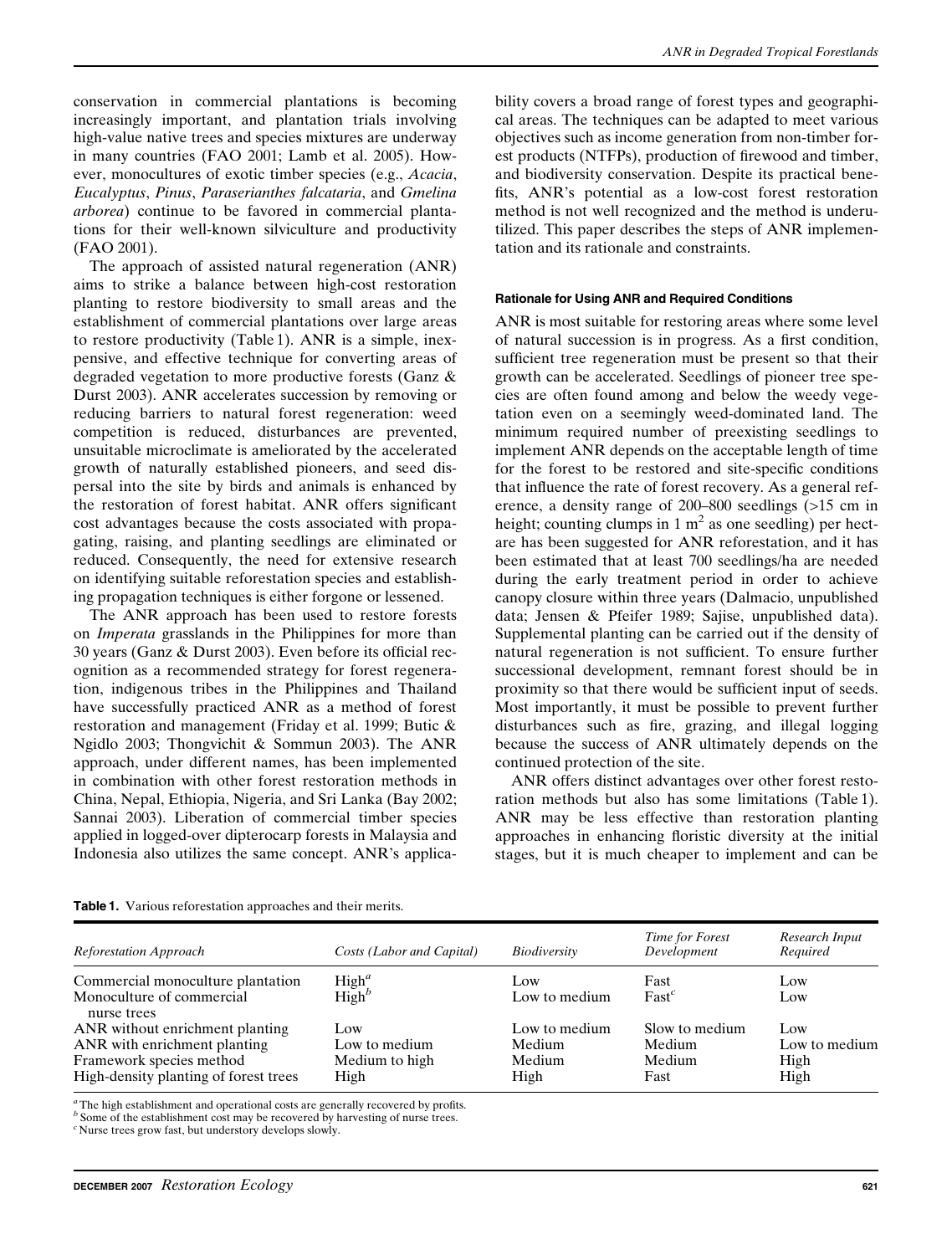applied over larger areas. The forest restored through ANR will have little commercial value in terms of timber, but it will support greater biodiversity and often more effectively provide for subsistence needs of the local people compared to commercial plantations. Some of ANR's disadvantages can be overcome by enrichment planting with desirable species. ANR is best implemented in areas where the main objectives are to enhance the protective roles of the forest and in combination with other restoration methods at the landscape level. The decision on which reforestation approach to use on a particular site depends on the severity of degradation, self-recovery potential of the land, demography of the area, and availability of financial and human resources, among other factors.

### Steps of ANR Implementation

Although the ANR method does not require significant research inputs before implementation, it is critical that monitoring and research be a part of the ANR process, so that changes in the vegetation can be evaluated and techniques can be improved as the amount of knowledge increases. The work plan should remain flexible, and the treatments are adjusted according to how the vegetation responds to interventions. A variety of technical methods are used in applying ANR, and the following basic steps can be modified according to site conditions, restoration objectives, and resource availability.

Step 1: Marking of Woody Regeneration. Once the target area is identified and its boundaries are demarcated, the site is surveyed to assess its successional status and to locate any natural woody regeneration growing above and below the weedy vegetation (Fig. 1). The located seedlings should be clearly marked with stakes to facilitate the application of subsequent treatments and to protect them. Decision on the minimum size of seedlings to be protected and released depends on the density and distribution of seedlings in the area, as well as budget and time constraints. However, the seedlings should be large enough to have a reasonable chance of survival. The marked seedlings are tagged, identified, and measured for monitoring of growth and survival rates.

Step 2: Liberation and Tending of Woody Regeneration. The next step is to accelerate the growth of the marked seedlings by reducing competition from the weedy species for water, nutrients, and light. The initial treatment should be implemented at the onset of the rainy season so that the liberated seedlings will have the full growing season of accelerated growth. All competing vegetations such as grasses and vines within at least 0.5 m radius around the stem of the marked seedlings are removed. This can be done by slashing then hand cultivating or by manually digging out the competition. In some cases, clumps of woody seedlings may need to be thinned in order to liberate the largest individuals or the more desirable species (Jensen & Pfeifer 1989). Fertilizers may be applied to the seedlings to further enhance their growth. Soil testing can be conducted to determine the nutrient status of the soil and the need for nutrient inputs. The effect of nutrient addition on seedling growth should be monitored to assess its effectiveness.

Step 3: Suppressing Weedy Vegetation. Once the desired number of wildlings has been marked and ring-weeded, the suppression of other weedy vegetation throughout the site is the next critical step. In addition to reducing weed competition, it reduces fire hazard and makes movement at the site easier. For Imperata cylindrica and Saccharum spontaneum, pressing or "lodging" has been shown to be an effective suppression method (Jensen & Pfeifer 1989). This is done by stepping with boards of lightweight wood about 15–30 cm wide and 100–120 cm long (Fig. 2). A rope



Figure 1. Uncovering Shorea seedlings in *Imperata* grassland. Figure 2. Pressing grass with the use of wooden board.

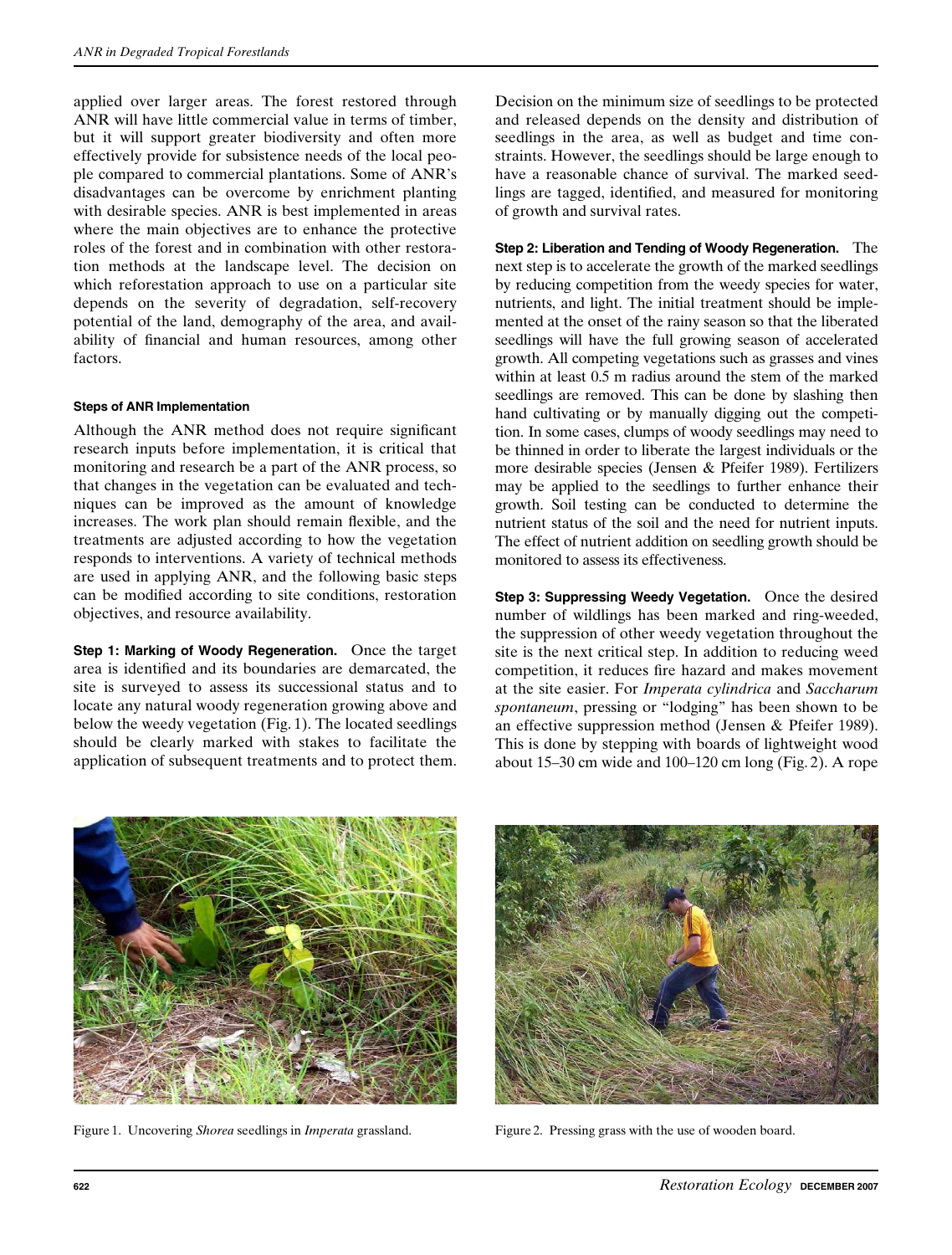is fixed to each end of the board and is looped over the shoulders. The rope handle is used to lift the board, and then it is laid on top of grass and pressed down by stepping. In this process, the grass shoots are pressed down but not broken because the breaking of the stem results in rapid tillering (Sajise 1972). Pressing should be done at the beginning and end of the rainy season when the grass stems are soft. If done properly, the flattening effect of pressing can last up to six months. A steady worker can usually complete 1 ha in five days or 40 working hours, roughly half the time it takes to cut the grass with a bladed tool. For Dicranopteris ferns, cutting effectively kills the plant (Cohen et al. 1995; Shono et al. 2006). Herbicides can be used to control weedy growth; however, the cost and risks associated with the use of chemical herbicides should be carefully weighed against the benefits.

Step 4: Protection From Disturbance. Protecting against fire and other forms of disturbance is the most important ANR activity. All work done in the area is wasted if fire destroys the liberated seedlings or if they are damaged by animals or human activities. Establishing firebreaks around blocks of ANR-treated sites is a must, if the area is prone to fire (Fig. 3). The size of each block depends on the terrain and the amount of volatile material. Fires in flatter terrain tend to spread less quickly than on slopes, so blocks can be larger. Logically, where there is more flammable material, blocks should be smaller. A general guideline of four blocks per hectare has been suggested for Imperata grassland in the Philippines (Friday et al. 1999). Firebreak width also depends on similar factors, as well as the cost of establishment. Although the wider the better, experience has shown that at least 6 m is needed for firebreaks to be effective (E. A. Cadaweng 2006, Bagong Pagasa Foundation, personal observation). If animal grazing is prevalent in the area, fencing should be established or patrols/guards should be assigned to protect



the site from such activity. Long-term community involvement and support is critical in preventing the reoccurrence of disturbance events that will set back succession to the before-treatment state.

Step 5: Maintenance and Enrichment Planting. Sajise (1989) suggested that the maintenance of ring weeding, and liberation of any additional seedlings that establish or that are newly found, should be conducted every 1–1.5 months during the rainy season and every 2–3 months during the dry season. The frequency of maintenance operations can be adjusted according to field observation and monitoring data on the growth of the liberated seedlings and the density of natural woody regeneration. For controlling Imperata grass, pressing two to three times a year should be sufficient (Fig. 4). Enrichment planting can also be carried out to accelerate canopy closure, add useful tree species, and increase floristic diversity. Even after the restoration of canopy cover, large-seeded primary forest trees and rare species are unlikely to colonize naturally (Shono et al. 2006). If restoring some of the floristic diversity of the original forest is one of the restoration objectives, species or functional groups of trees lacking in natural regeneration will need to be planted either at the initial treatment stage or after canopy closure depending on the ecological requirements of the species.

#### Labor Requirements

One person can press an average of  $2,000 \text{ m}^2$  of *Imperata* grassland in a day (Cadaweng, personal observation). Initial ring weeding takes twice as long (approximately 1,000 m2 /day), assuming 1,000 stems of marked seedlings per hectare. A team of three persons can therefore initially treat 1 ha of land in five days. Establishment of firebreaks 10 m wide and spaced 40 m apart requires an additional 16 person-days of labor per hectare (Friday et al. 1999). Maintenance operations require about half of the amount of labor needed for the initial establishment. The total labor requirement for implementing ANR would largely depend on the frequency of maintenance operations. As a guideline, Friday et al. (1999) estimated that 49





Figure 3. Initial establishment of firebreak. Figure 4. Restoration site after grass pressing.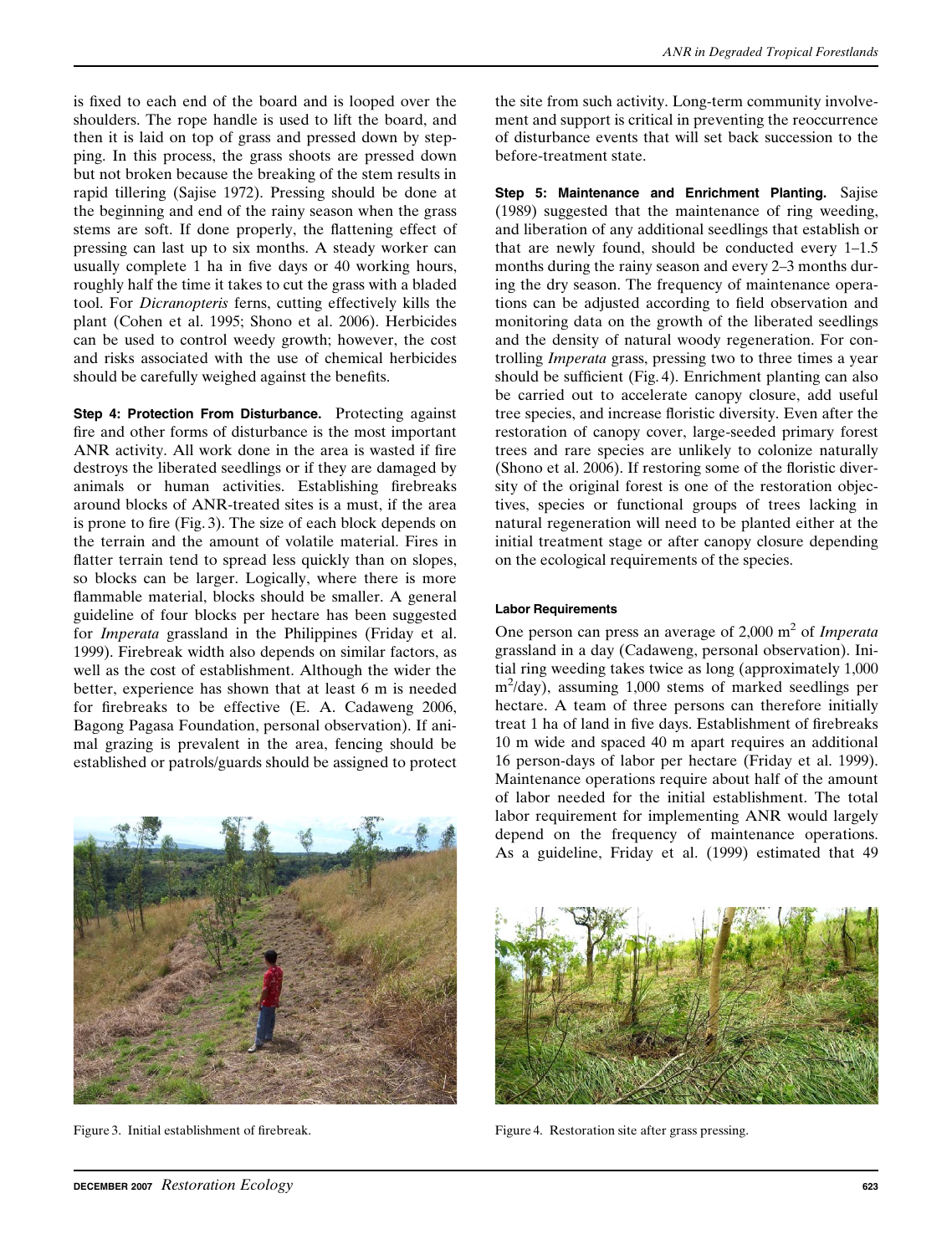person-days/ha are needed in the first year for the establishment and maintenance of firebreaks, ring weeding around seedlings and three subsequent maintenance weeding, and two applications of grass pressing. In the second and third years, it is estimated that 31 person-days of labor per hectare are required annually for the maintenance of firebreaks twice a year and ring weeding and grass pressing three times annually (Friday et al. 1999). The ANR method is decidedly cheaper to implement than other methods based on planting of trees. However, empirical studies remain to be conducted on the relative costs of ANR vis-à-vis conventional reforestation methods.

#### Social Foundation Development

This paper focuses on the technology of ANR, but the social aspects are equally important in ensuring the success of any forest restoration project. The local people must understand the benefits of forest restoration and fully participate in the activities. The creation of stable and reliable incentives for the communities is critical. Combining forest restoration with interplanting of agroforestry crops such as coffee, bananas, rambutan (Nephilium lappaceum), and durian (Durio zibethinus) among the naturally established pioneer trees can diversify income opportunities for local people (Dugan 2000). Cultivation of crops in the firebreaks and planting of marketable NTFPs (e.g., rattan) may further enhance community support and strengthen their sense of ownership of the restored forest and the ANR activities (Fig. 5). Forests provide a safety net for rural populations throughout the world, providing food, medicine, and other plant materials directly needed by them. Forest restoration, through ANR, can be implemented in such a way as to increase the resources and opportunities for local people (Appanah 2003). Awareness raising, capacity building, and promotion of participatory processes in managing the forest resource should be integral components of the ANR approach.



### **Discussion**

Despite its practical advantages, ANR remains underutilized due to lack of awareness and demonstrative results. Its significant potential as well as the need for further research have been noted by tropical restorationists (Elliot 2000). Particularly, research is needed to determine which soil and vegetation variables can best predict the potential of a site to be successfully restored using ANR (Hardwick et al. 2004). Systematic application of ANR and monitoring of forest development are needed to enhance the technique and to validate personal experiences with successful applications of the approach. Although uncertainties exist over the amount of time it takes for closed-canopy forest to establish and the species composition of the restored forest, the implementation of ANR requires relatively small financial inputs and the consequence of unsuccessful application is not nearly as costly as the failure of a conventional reforestation project.

One criticism of ANR is that the restored forest will have little productive and ecological value due to the dominance by a predictable suite of pioneer species and the primary lack of forest components. However, even a species-poor secondary forest is a significant improvement in biodiversity over the deforested land it replaces. It also offers potential in being rehabilitated to a later successional forest, either naturally or by human intervention, where species richness and usefulness to people are greatly enhanced (Brown & Lugo 1990). Moreover, secondary forests are known to provide a wide variety of ecological, environmental, and economical benefits. They protect soils, recycle nutrients, regulate water flow, serve as refuges of biodiversity, reduce fire risk, and help conserve genetic resources (ITTO 2002). Once a secondary forest is established, it can be managed to provide the desired products and services according to specific management objectives and availability of resources.

The process of natural succession is influenced by complex interactions of various factors including edaphic conditions, amount and species composition of seed rain, and levels of seed and seedling predation. At the time of implementing ANR, it would be difficult to estimate the amount of time needed for the forest to be restored. However, experience in the Philippines shows that Imperata grassland is regenerated to a secondary forest of pioneer trees and shrubs in about 3 years after the implementation of ANR (Dugan 2000; Cadaweng, personal observation) (Fig. 6). If the treatments are perceived as not affecting the desired changes in the vegetation quickly enough, enrichment planting or a switch to conventional reforestation methods can be considered. This flexibility is one of the strengths of ANR.

### **Conclusions**

There is a growing realization that restoring degraded lands at the landscape level is necessary to guarantee Figure 5. Cultivation of firebreak with taro (Colocasia esculenta). a productive and biologically rich forest estate for the long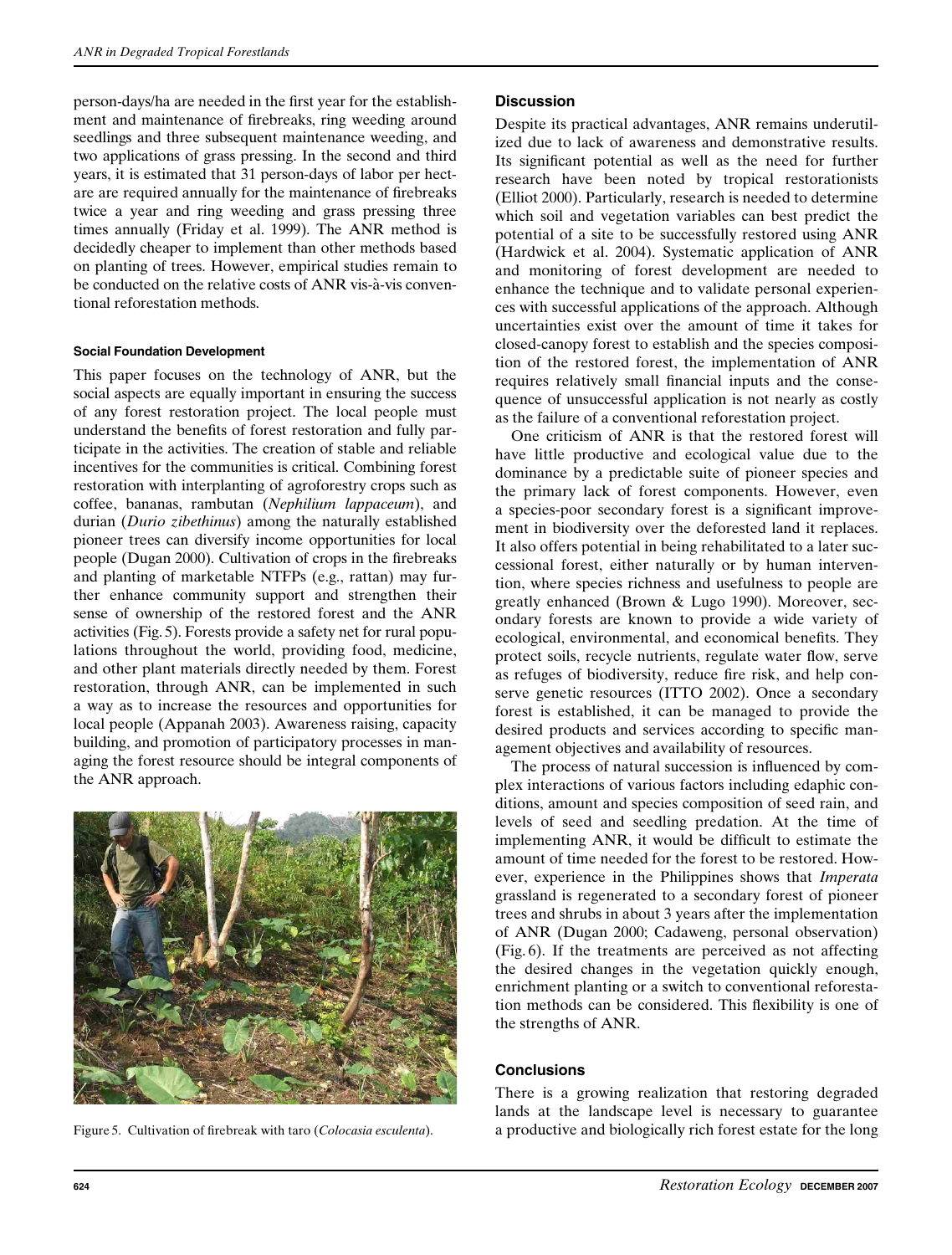

Figure 6. Secondary forest developing on Imperata grassland after two years of implementing ANR.

run. The ANR approach aims to balance trade-offs at the landscape level, and its novelty lies in the pragmatic rejection of the insistence to return modified landscapes to the original pristine state (FAO 2005a). ANR has a definite role to play in the landscape restoration approach.

It can be implemented to regenerate buffer zone forests surrounding a core protected area or to restore biological corridors connecting remnant forest patches. ANRrestored forests can serve as multiuse areas where local communities are given access for sustainable use of the forest resources.

Considerable areas in many tropical countries remain in degraded condition because they cannot be economically rehabilitated for agricultural uses or commercial plantations (Parrotta 2000). Furthermore, the high costs associated with ecological restoration plantings limit their applicability for restoring large areas of forest. ANR presents a potential solution to fill the gap, accelerating native forest regeneration over large areas while simultaneously improving biodiversity and social value of the landscape.

#### Implications for Practice

- ANR is an effective, low-cost method of forest restoration that can effectively restore forests on degraded lands under certain conditions.
- ANR seeks to remove barriers to natural forest regeneration, thereby accelerating natural forest succession.
- The techniques of ANR are simple and allow for integration of economic and social values in the restored forest.
- ANR offers potential particularly in watershed protection and forest restoration at the landscape level.
- Despite its practical advantages, the technique remains underutilized due to lack of awareness and research results demonstrating its effectiveness.

#### Acknowledgments

This review was conducted as part of the project on advancing the application of ANR for effective low-cost forest restoration supported by Food and Agriculture Organization of the United Nations. We thank Mr. P. Dugan of Bagong Pagasa Foundation, Inc., for his support to the project and his valuable comments on earlier drafts of this manuscript.

### LITERATURE CITED

- Appanah, S. 2003. Introduction: restoration of degraded forests as opportunities for development. Pages 7–14 in H. C. Sim, S. Appanah, and P. B. Durst, editors. Proceedings of international conference on bringing back the forests: policies and practices for degraded lands and forests. Food and Agriculture Organization of the United Nations Regional Office for Asia and the Pacific, Bangkok, Thailand.
- Bay, D. 2002. Rehabilitation of degraded lands in humid zones of Africa. A report prepared for International Union of Forest Research Organizations, Global Forest Information Service (GFIS) project. Kumasi, Ghana.
- Brown, S., and A. E. Lugo. 1990. Tropical secondary forests. Journal of Tropical Ecology 6:1–23.
- Butic, M., and R. Ngidlo. 2003. Muyong forest of Ifugao: assisted natural regeneration in traditional forest management. Pages 23–28 in P. C. Dugan, P. B. Durst, D. J. Ganz, and P. J. McKenzie, editors. Advancing assisted natural regeneration (ANR) in Asia and the Pacific. Food and Agriculture Organization of the United Nations Regional Office for Asia and the Pacific, Bangkok, Thailand.
- Carnus, J. M., J. Parrotta., E. G. Brockerhoff, M. Arbez, H. Jactel, A. Kremer, D. Lamb, K. O'Hara, and B. Walters. 2006. Planted forests and biodiversity. Journal of Forestry 104:65–77.
- Cohen, A. L., B. M. P. Singhakumara, and P. M. S. Ashton. 1995. Releasing rain forest succession: a case study in the Dicranopteris linearis fernlands of Sri Lanka. Restoration Ecology 3:261–270.
- Dalmacio, M. V. 1987. Assisted natural regeneration: a strategy for cheap, fast, and effective regeneration of denuded forest lands. Manuscript, Philippines Department of Environment and Natural Resources Regional Office, Tacloban City, Philippines.
- Dugan, P. 2000. Assisted natural regeneration: methods, results and issues relevant to sustained participation by communities. Pages 195–200 in S. Elliot, J. Kerby, D. Blakesley, K. Hardwick, K. Woods, and V. Anusarnsunthorn, editors. Forest restoration for wildlife conservation. International Tropical Timber Organization and the Forest Restoration Research Unit, Chiang Mai University, Chiang Mai, Thailand.
- Elliot, S. 2000. The Chiang Mai research agenda for the restoration of degraded forest lands for wildlife conservation in Southeast Asia. Pages 383–411 in S. Elliot, J. Kerby, D. Blakesley, K. Hardwick, K. Woods, and V. Anusarnsunthorn, editors. Forest restoration for wildlife conservation. International Tropical Timber Organization and the Forest Restoration Research Unit, Chiang Mai University, Chiang Mai, Thailand.
- FAO (Food and Agriculture Organization of the United States). 2001. Global forest resources assessment 2000. FAO Forestry Paper No. 140. FAO, Rome, Italy.
- FAO (Food and Agriculture Organization of the United States). 2005a. State of the world's forests. FAO, Rome, Italy.
- FAO (Food and Agriculture Organization of the United States). 2005b. Helping forests take cover: on forest protection, increasing forest cover and future approaches to reforesting degraded tropical landscapes in Asia and the Pacific. RAP Publication No. 2005/13. FAO Regional Office for Asia and the Pacific, Bangkok, Thailand.